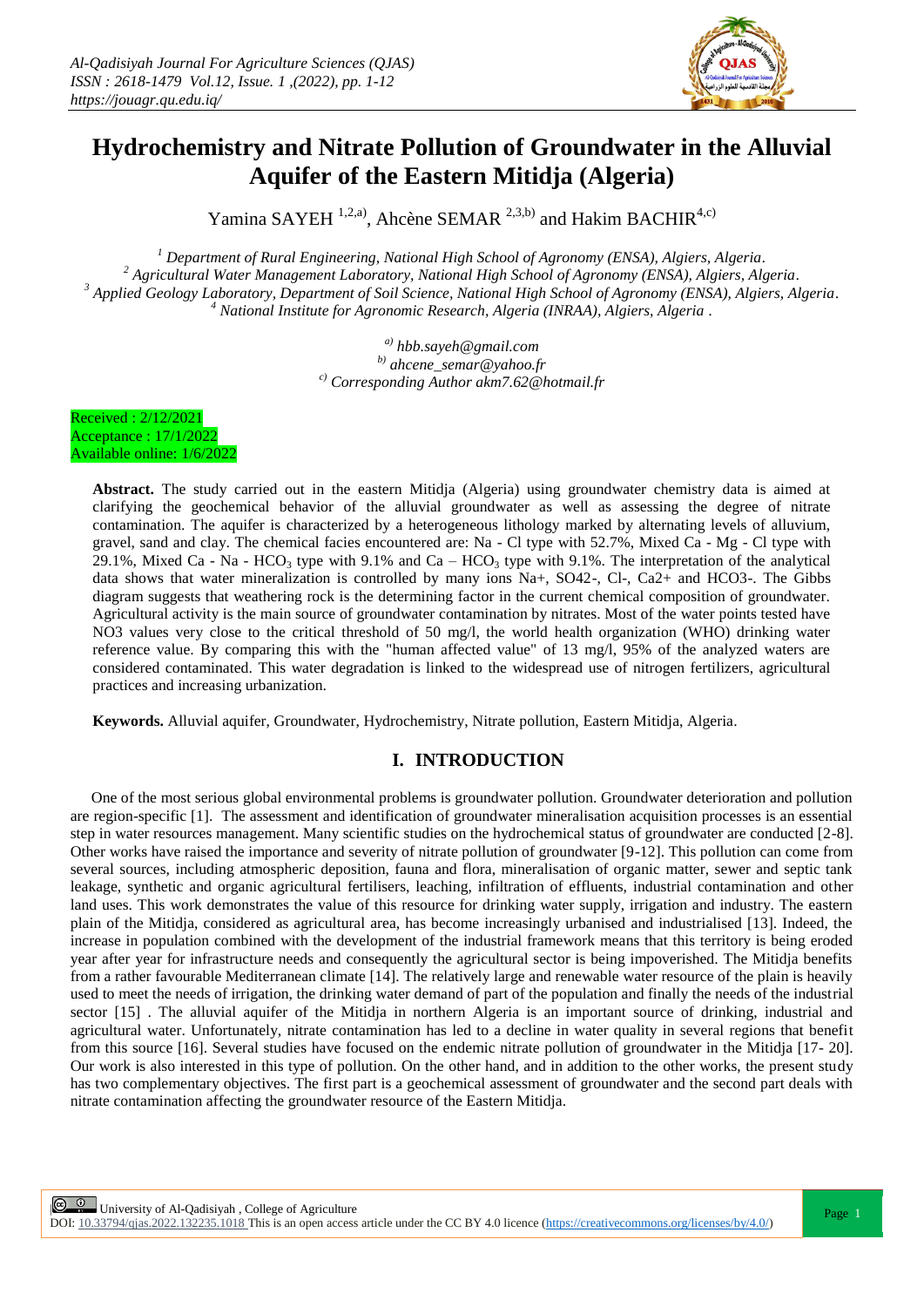

# **II. STUDY AREA PRESENTATION**

Situated in the North of Algeria, the study area is located in the eastern part of the Mitidja plain. With an area of about 80  $km<sup>2</sup>$ . It stands between 547 781 m to 559 629 m longitudes East and 377 866.3 m to 387 184.1 m latitudes North. It is an integral part of the Mitidja plain known for it's agricultural vocation. The study area is bounded to the north by the Mediterranean Sea, to the west by the urban agglomerations of Bordj El Bahri and Bordj El Kiffan, to the south by Hammadi Street and to the east by Reghaia town. It is crossed by the Reghaia wadi, which originates in the southern hills (fig. 1.a). The soils are dominated by sandy silt texture. The Mitidja plain is an intra-mountainous basin, oriented ENE – WSW [21]. To the north, the plain is bounded by the Sahel plio-quaternary anticline whose contact is highlighted by a rift [22]. Quaternary formations are very heterogeneous; their granulometry varies in both vertical and horizontal directions [23]. They are characterized from bottom to top by coarse sediments that settle, in most of the plain, on the marls of El Harrach. The outcrops are located at the Sahel Anticline and in the eastern Mitidja (Reghaia region) where they constitute the eastern boundary of the basin. About, hydrogeological formation, two aquifers are recognized and exploited: the quaternary alluviums and the sandstone or calcareous sandstone reservoir of the Astian. The descriptions of these aquifers will focus mainly on the eastern part of the Mitidja. The groundwater is supplied by rainfall, from the wadis and by leakage from the Astian reservoir; it flows from south to north, the sea being its natural outlet. The groundwater is unconfined with a hydraulic continuity between the quaternary alluviums and the formation of the Astian (Fig. 1b). In the Rouiba region, transmissivity reaches  $4*10^{-2}$  m<sup>2</sup>/s and the storage coefficient varies from 3 to 10%. This aquifer is in contact with alluviums in the eastern part of the Mitidja. The general water flow is similar to that of alluvial deposits. In the Atlas, the quaternary aquifer feeds the Astian, while in the lower plain of El Harrach, alluviums are fed by the deep aquifer [24].



**FIGURE 1.** (a) Geological map of the Mitidia plain and (b) geological cross-section according to Bennie & Partners (1983).

The climate of the Mitidja plain is Mediterranean with hot and dry summers and mild and humid winters. The proximity of the Mediterranean Sea influences climatic parameters, in particular precipitation and humidity [25, 26]. Proximity to the Mediterranean Sea and presence of relief often give rise to both deep and shallow convection events.

# **III. METHODOLOGY**

### **Water Sampling and Analysis**

Water points are boreholes and wells used for crop irrigation. This network is chosen according to a spatial hierarchy in terms of the availability of agricultural boreholes, in order to have a better representation of the area. Water sampling focused on groundwater in the alluvial aquifer of the eastern Mitidja. The sampling campaign took place from 25 to 30 October 2017, where 55 samples (10 wells and 45 boreholes) were collected through boreholes and artisanal wells as represented in fig.2.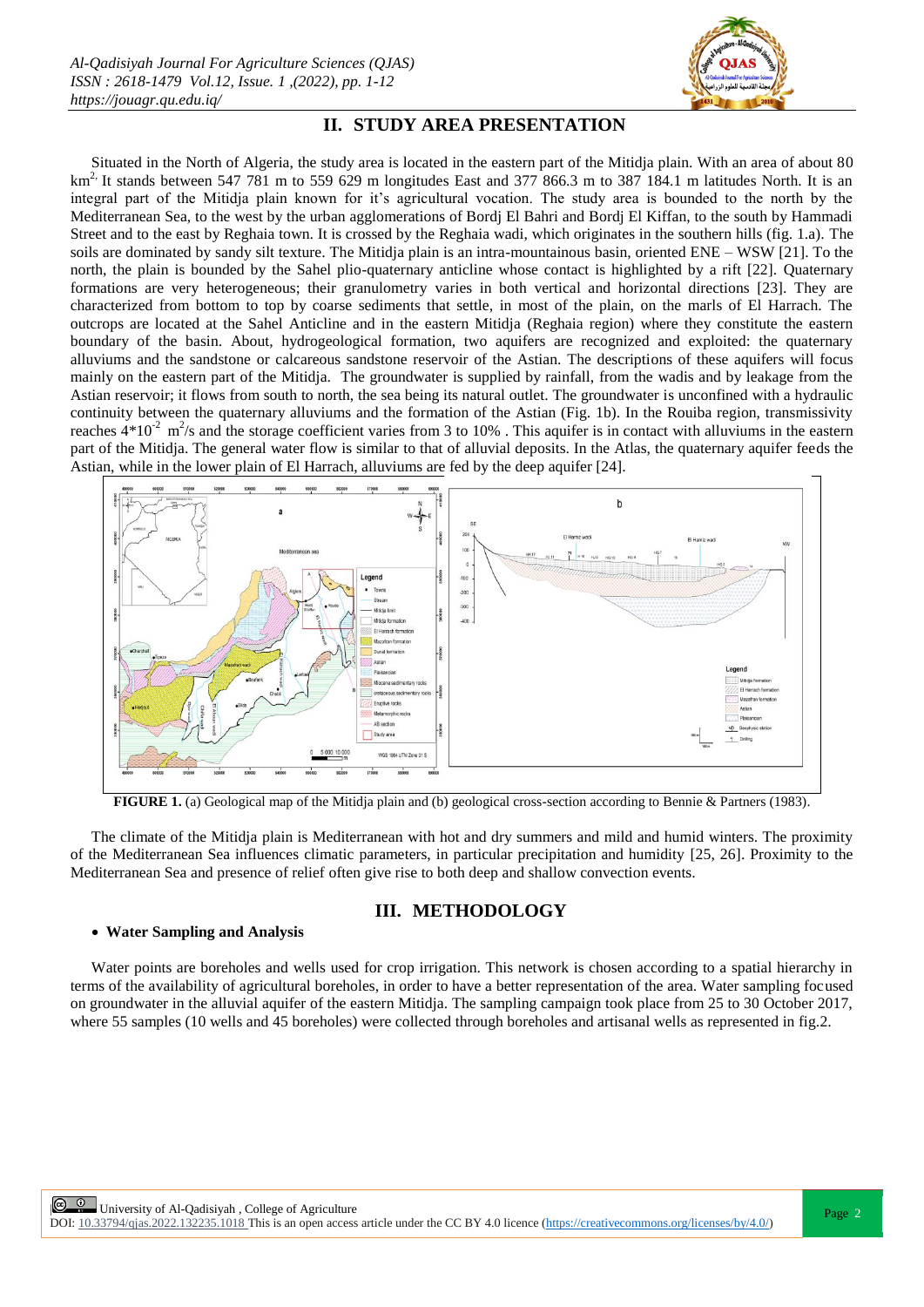



**FIGURE 2.** Sampling localization .

The collected samples are acidified with sulphuric acid  $H_2SO_4^2$  at pH = 2. Field measurements (pH and T) are performed by a pH/EC/TDS/T° Tester, the EC is determined by means of a field conductivity meter. Calcium, sodium and potassium are evaluated by flame photometry while the total hardness is determined by the titrimetry method with respect to the EDTA standard solution [27], magnesium is deduced. Bicarbonates are determined by the titrimetric method in the presence of methyl orange. However chloride concentrations are determined by a ionometer. Nitrate and phosphorus contents are determined by UV spectrophotometry and sulphates by conductivity method. The quality of the hydrochemical data is assessed by the ion balance establishing the relationship between all cations  $(Ca^{2+}, Mg^{2+}, Na^+, K^+)$  and the total anions (CI,  $SO_4^2$ , HCO<sub>3</sub>, NO<sub>3</sub> and PO<sub>4</sub><sup>3</sup>) for each complete analysis. Validation of analytical results is based on error calculation and a threshold of 10% is tolerated [28].

### **Hydrochemistry Analysis**

Some indicators and indices were used to represent hydrochimical characteristic such as Saturation index, chloro Alkaline index, Gibbs diagram. The representation of chemical facies makes it possible to identify the order of cations and dominant anions present in water. We opted for the Piper diagram because it allows us to project several water points, compare them and determine any groups formed and monitor their evolution, especially when mineralization increases. This diagram is produced using the Diagrams software [29] which is composed of two triangles, allowing to represent the cationic and anionic facies, and a diamond synthesizing the global facies.

The saturation index is an essential parameter in hydrogeological and geochemical studies because it makes it possible to identify the behaviour of certain key minerals in groundwater. In this study, the saturation indices used are those for calcite, dolomite, aragonite, gypsum, anhydrite and halite. The saturation index is calculated according to relationship 1.

#### $SI = Log IAP/K$ T

 $(1)$ 

Where IAP is ion activity product and  $K_T$  is the equilibrium constant of the reaction considered at the sample temperature (SI is saturation index of a mineral,  $IAP =$  ion activity product of the dissociated mineral,  $KT =$  equilibrium solubility at mineral temperature). The geochemical code Phreeqc (Parkhurst and Appelo, 2013) is used to evaluate saturation indices. When groundwater is saturated with minerals, the SI values are zero; for positive SI values, the state is oversaturated, and for negative values, it indicates under-saturated [30,31]. Schoeller [32]. proposed chloroalkaline indices to highlight cation exchanges between groundwater and the solid matrix of the hydrogeological reservoir. These indices are widely used in hydrochemistry to identify changes in the chemical composition of water as it flows through the aquifer.

The chloro-alkaline indices called CAI-I and CAI-II are calculated according to the relationships (2) and (3) where all ions are expressed in meq/l:

$$
CAI - I = (CI - (Na^{+} + K^{+}))/(CI)
$$
\n(2)

 $CAI - II = (CI - (Na<sup>+</sup> + K<sup>+</sup>))/(HCO<sub>3</sub><sup>-</sup> + SO<sub>4</sub><sup>2-</sup> + CO<sub>3</sub><sup>2-</sup> + NO<sub>3</sub><sup>-</sup>)$  $(3)$ 

When the indices are negative, the Ca<sup>2+</sup> or Mg<sup>2+</sup> cations of the groundwater are exchanged for the Na<sup>+</sup> or K<sup>+</sup> of the surrounding rock. Thus, the aquifer waters are enriched with  $Na^+$  and  $K^+$ . On the other hand, if the chloroalkaline index values are positive, the opposite reaction occurs, i.e. the Na<sup>+</sup> or K<sup>+</sup> cations of the groundwater are exchanged for the Ca<sup>2+</sup> or  $Mg^{2+}$  ions of the reservoir rock. As a result, groundwater is enriched with alkaline earth.

The Gibbs diagram is widely used in hydrogeological studies to identify the explanatory processes of water salinization. [33] recommends two diagrams to assess the dominant phenomenon between precipitation, weathering and evaporation in the geochemical evolution of groundwater.

The Gibbs diagrams represent the curve of the Na<sup>+</sup> / [Na<sup>+</sup>+ Ca<sup>2+</sup>] and Cl<sup>-</sup> / [Cl<sup>-</sup> + HCO<sub>3</sub><sup>-</sup>] ratios as a function of TDS. Diagrams are widely used to assess the functional source of dissolved chemical constituents.

**E 0** University of Al-Qadisiyah, College of Agriculture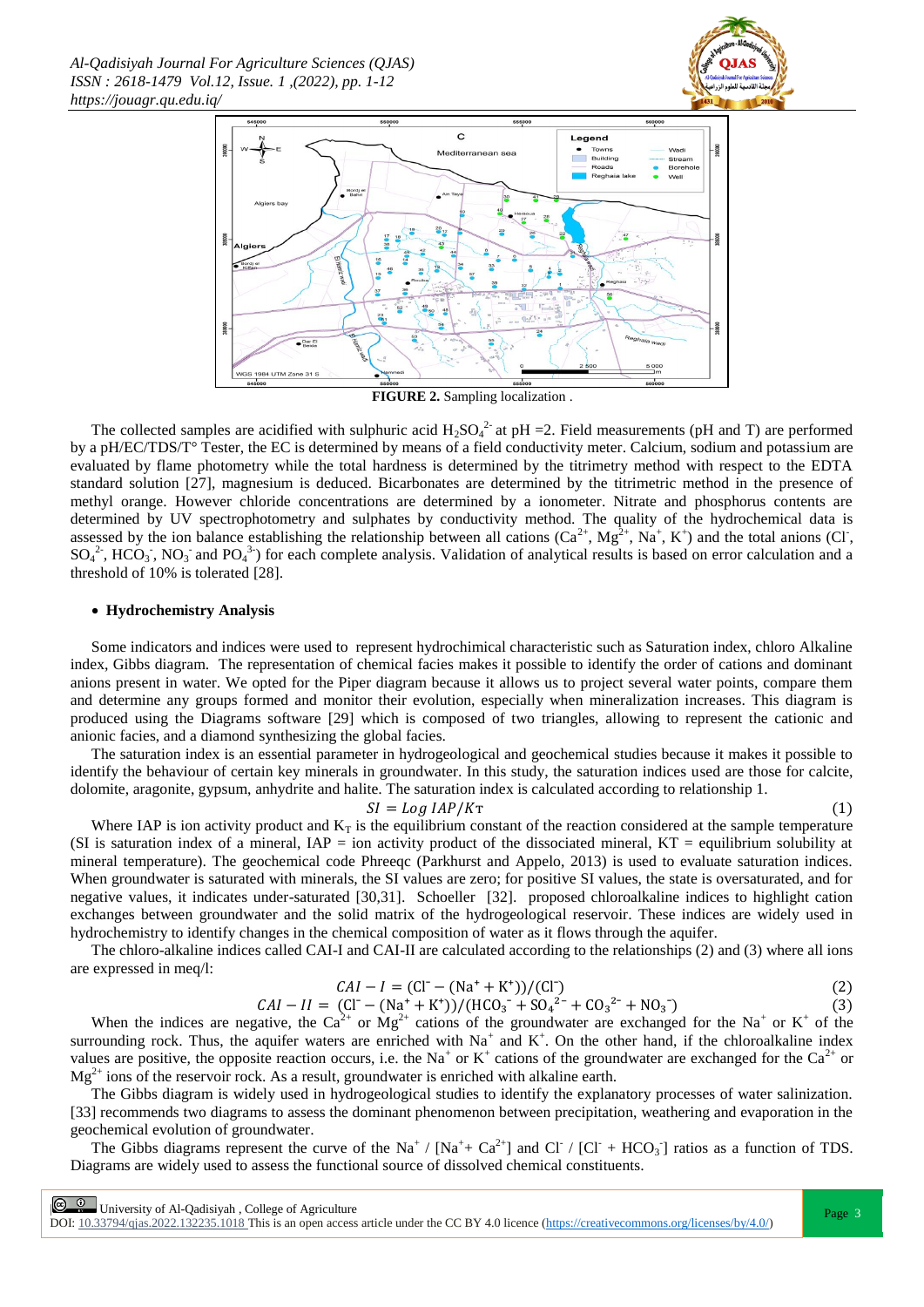

### **Nitric Pollution**

The standard of potability required by the corresponding to the maximum permissible limit of 50 mg/l and the threshold of 13 mg/l [34], is used to evaluate the level of nitric pollution in samples, when, the correlation matrix is used to highlight the significant relationships at the probability threshold (0.05) between nitrate contents and the other parameters analyzed. The groundwater pollution was mapped using kriging to estimate the values of the nitrate in unsampled locations using the points around it. While, the average  $Cl/NO_3$  ratio of 4.9 of river water is used as a reference point [35, 36], for estimating dnitrification effectiveness.A field survey is conducted on same water points covers type and use of fertilizers, type of crops grown and irrigation methods.

## **IV. RESULTS AND DISCUSSIONS**

#### **Groundwater Hydrochemistry**

The minimum and maximum pH values of groundwater vary between 6.7 and 10.5 respectively. These data reflect a pH ranging almost from neutral to strong alkalinity. The latter can be linked to high evaporation. The average pH value is  $7.17 \pm$ 0.52.

The electrical conductivity (EC) varies between 837  $\mu$ S/cm and 3450  $\mu$ S/cm with an average of 1565.94  $\mu$ S/cm  $\pm$  424.62 µS/cm. This variation in EC data is due to the different geochemical processes that prevail in this field of study. TDS values range from 583 to 1407mg/l with an average of 835.61  $\pm$  196.76mg/l. These values reflect relatively fresh and mineralized waters [37]. The total water hardness (HT), in CaCO<sub>3</sub> equivalent, ranges from 583 mg/l to 1407 mg/l with an average of 835.61 mg/l  $\pm$  196.76 mg/l. These results reflect relatively hard water [40]. Calcium (Ca<sup>2+</sup>) concentrations vary between 26 mg/l and 135 mg/l and magnesium  $(Mg^{2+})$  concentrations range between 0.7 mg/l and 74 mg/l. The average concentrations are respectively 60.16 mg/l  $\pm$  16.79 mg/l and 29.41 mg/l  $\pm$  18.18 mg/l. These values are related to the alluvial nature of the aquifer containing limestone fragments and the clay matrix responsible for the basic exchanges. The minimum sodium ( $Na<sup>+</sup>$ ) and potassium  $(K^+)$  contents vary between 60 mg/l and 0 mg/l respectively and the highest reach 300 mg/l and 19.5 mg/l respectively. The average Na<sup>+</sup> content is 128.05 mg/l  $\pm$  41.56 mg/l. The high Na<sup>+</sup> contents come from cationic exchanges with clays and sea spray from the Mediterranean Sea. Chloride (CI) concentrations range from 15.60 mg/l to 66.30 mg/l and with an average of 34.53 mg/l  $\pm$  10.58 mg/l. Chlorides would probably come from marine sources through aerosols, as the geology has not revealed the existence of evaporative type salt rocks and the existence of marine intrusion. Chlorides may come from anthropogenic sources due to sewage discharges or livestock.

Sulphates  $(SO<sub>4</sub><sup>2</sup>)$  range from 78.8 mg/l to 501.40 mg/l (average of 212.21 mg/l  $\pm$  55.22 mg/l). These relatively high levels are related to a natural (gypsum, pyrite oxidation,) or anthropogenic (fertilizer, air pollution) presence. Bicarbonates (HCO<sub>3</sub>) with an average of 321.54 mg/l  $\pm$  102.68 mg/l have values ranging from 153.5 mg/l to 793 mg/l. They result from carbonate weathering and the dissolution of carbonic acid in aquifers

The partial  $CO_2$  pressures (pCO<sub>2</sub>) of the groundwater in the alluvial aquifer range from -5.00 to -1.13 atm and have an average of -1.70 atm. This last value is much higher than the atmospheric reference set at - 3.5 atm, Table (1). Only one sample has data less than -3.5 atm. This high value suggests that groundwater is confined in a hydrogeological system open to  $CO<sub>2</sub>$  from the soil. Groundwater receives  $CO<sub>2</sub>$  from the respiration of the root system (rhizosphere) and the decomposition of the soil.

The Pearson correlation matrix in table (1), highlights the various chemical processes that occur in the aquifer between water and rock. These relationships are more or less complex. Among them, we will be able to link certain ionic associations (cation - anion). Ca<sup>2+</sup> is correlated respectively to Cl<sup>-</sup> (0.58), SO<sub>4</sub><sup>2-</sup> (0.39) while Mg<sup>2+</sup> is linked only to HCO<sub>3</sub> with a value of 0.60. The correlations between Ca<sup>2+</sup> and SO<sub>4</sub><sup>2-</sup> on the one hand and Mg<sup>2+</sup> and HCO<sub>3</sub><sup>-</sup> on the other hand suggest the dissolution of gypsum and dolomite followed by the departure of  $Ca^{2+}$  and  $Mg^{2+}$  by base exchanges. Na<sup>+</sup> is significantly correlated to  $SO_4^{22}$ , HCO<sub>3</sub> and Cl<sup>-</sup> with the values of (0.73), (0.57) and (0.55) respectively. The high correlation between Na<sup>+</sup> and SO<sub>4</sub><sup>2</sup> suggests the alteration of Glauber's salt (Na<sub>2</sub>SO<sub>4</sub>, 10H<sub>2</sub>O). The mean relationship between Na+ and Cl<sup>-</sup> implies the phenomenon of halite dissolution. The EC of groundwater in the alluvial aquifer is controlled significantly in descending order by  $HCO_3$ ,  $Ca^{2+}$ , Cl,  $SO_4^{2-}$  and Na<sup>+</sup>. Summary statistics of the physical and chemical parameters of groundwater are provided in Table 1.

|  | <b>TABLE 1.</b> Summary statistics of hydro chemical data for groundwater in the study area. |  |
|--|----------------------------------------------------------------------------------------------|--|
|  |                                                                                              |  |

| <b>Parameters</b> | <b>Units</b> | <b>Minimum</b> | maximum | Mean    | <b>Standard deviation</b> |
|-------------------|--------------|----------------|---------|---------|---------------------------|
| pH                |              | 6.74           | 10.50   | 7.17    | 0.52                      |
| EC                | $\mu$ S/cm   | 837            | 3450    | 1565.94 | 424.62                    |
| <b>TDS</b>        | mg/1         | 583            | 1407    | 835.61  | 196.76                    |
| $Ca^{2+}$         | mg/l         | 26.00          | 135.00  | 60.16   | 16.79                     |
| $Mg^{2+}$         | mg/l         | 0.7            | 74      | 29.41   | 18.18                     |
| $Na+$             | mg/l         | 60.00          | 300.00  | 128.05  | 41.56                     |
| $K^+$             | mg/l         | 0.00           | 19.50   | 2.58    | 3.60                      |
| $Cl^{\dagger}$    | mg/1         | 15.60          | 66.30   | 34.53   | 10.58                     |

 $\begin{array}{|c|c|c|c|c|c|}\n\hline \textcircled{9} & \textup{University of Al-Qadisiyah, College of Agriculture}\\ \hline \end{array}$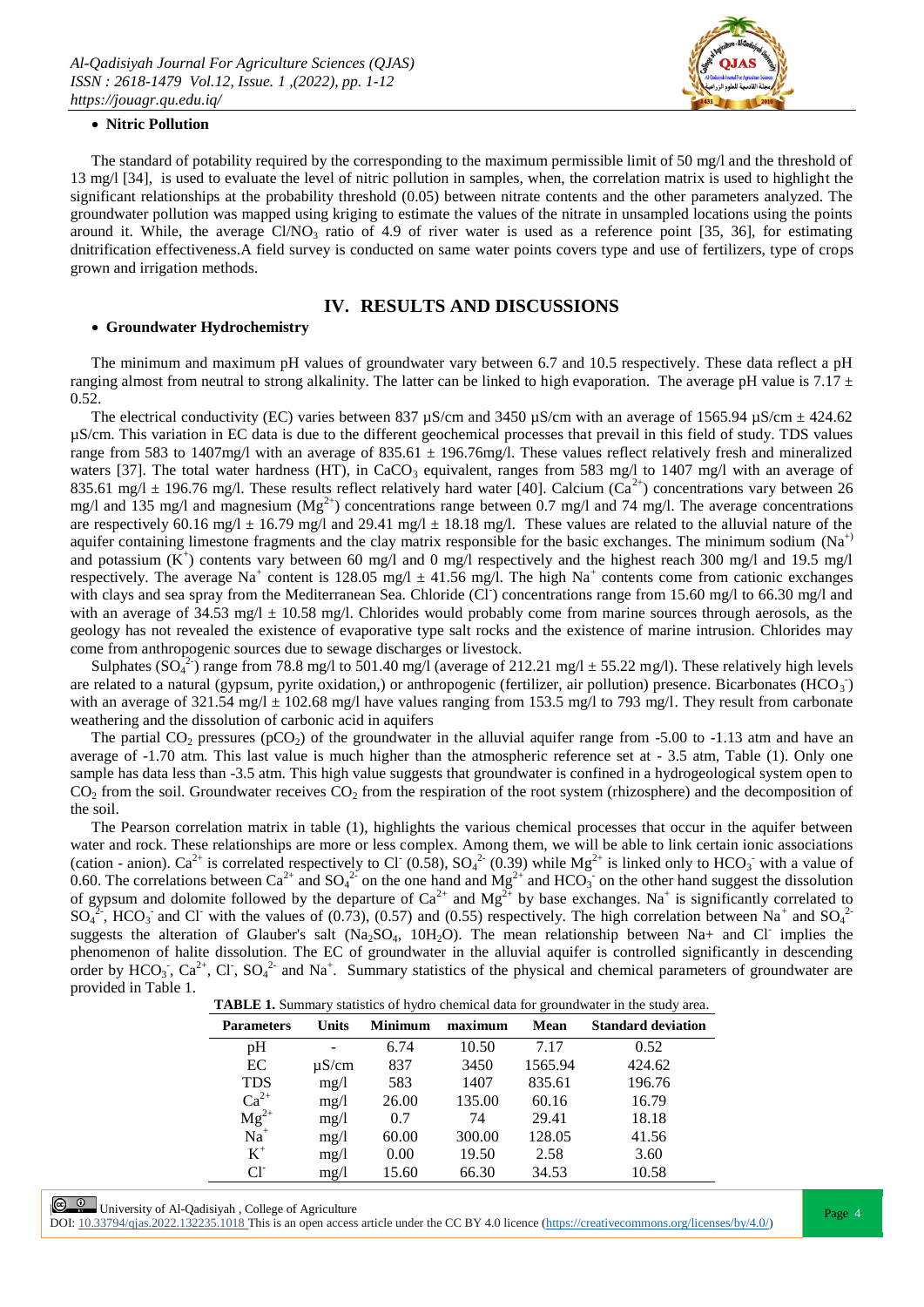*Al-Qadisiyah Journal For Agriculture Sciences (QJAS) ISSN : 2618-1479 Vol.12, Issue. 1 ,(2022), pp. 1-12 https://jouagr.qu.edu.iq/*



| <b>Parameters</b>            | <b>Units</b> | <b>Minimum</b> | maximum | Mean    | <b>Standard deviation</b> |
|------------------------------|--------------|----------------|---------|---------|---------------------------|
| SO <sub>4</sub> <sup>2</sup> | mg/1         | 78.80          | 501.40  | 212.21  | 55.22                     |
| HCO <sub>3</sub>             | mg/l         | 153.50         | 793.00  | 321.54  | 102.68                    |
| NO <sub>3</sub>              | mg/1         | 4.90           | 53.00   | 41.10   | 9.00                      |
| PO <sub>4</sub> <sup>3</sup> | mg/l         | 0.00           | 1.914   | 0.073   | 0.277                     |
| HT (CaCO <sub>3</sub> )      | mg/l         | 150.26         | 491.72  | 270.99  | 81.37                     |
| pCO <sub>2</sub>             | atm.         | $-5.00$        | $-1.13$ | $-1.70$ | 0.53                      |
| CAI-I                        |              | $-9.00$        | $-1.40$ | $-5.00$ | 1.50                      |
| CAI-II                       |              | $-0.67$        | $-0.24$ | $-0.45$ | 0.09                      |

EC: electrical conductivity, HT: Total water hardness, pCO2: partial pressure, CAI-I, CAI-II: chloro-alkaline index, TDS: total dissolved solids.

According to correlation matrix (Table. 2), it is observed that  $NO_3$  is significantly correlated to  $Ca^{2+}$ ,  $K^+$  and  $PO_4^{3-}$  with respective values of 0.27, -0.62 and -0.47. The correlation between  $NO_3^-$  and  $Ca^{2+}$  is positive and relatively low compared to other significant coefficients. The relationship between  $NO_3^-$  and  $K^+$  is negative and relatively high (-0.62). These two parameters evolve in an inversely proportional way. The mechanism for this behaviour is probably explained by the mobile nature of  $NO_3$  whereas  $K^+$  is easily fixed in the clay-humic complex of the unsaturated zone. The correlation matrix revealed a negative and significant correlation coefficient between  $NO_3^-$  and  $PO_4^3$  (-0.47). Phosphorus with low solubility in organic or inorganic particulate form binds to sediments (sources). The phosphate mineral fertilizer inputs, which would represent 58%, are much higher than other inputs, atmospheric, livestock manure and crop residues [38]. Phosphate is not as soluble as nitrate and ammonia and tends to adsorb to soil particles and enter water bodies through soil erosion [39].

| <b>TABLE 2. Correlation matrix.</b> |          |       |           |           |          |          |          |          |                  |                 |                              |
|-------------------------------------|----------|-------|-----------|-----------|----------|----------|----------|----------|------------------|-----------------|------------------------------|
| <b>Variables</b>                    | рH       | EC    | $Ca^{2+}$ | $Mg^{2+}$ | $Na+$    | $K^+$    | CI       | $SO_4^2$ | HCO <sub>3</sub> | NO <sub>3</sub> | PO <sub>4</sub> <sup>3</sup> |
| pH                                  |          |       |           |           |          |          |          |          |                  |                 |                              |
| EC                                  | $-0.061$ |       |           |           |          |          |          |          |                  |                 |                              |
| $Ca^{2+}$                           | $-0.224$ | 0.521 |           |           |          |          |          |          |                  |                 |                              |
| $Mg^{2+}$                           | 0.377    | 0.190 | $-0.131$  |           |          |          |          |          |                  |                 |                              |
| $Na+$                               | 0.030    | 0.787 | 0.314     | 0.167     |          |          |          |          |                  |                 |                              |
| $K^+$                               | 0.081    | 0.037 | $-0.220$  | 0.068     | 0.168    |          |          |          |                  |                 |                              |
| $Cl^{\dagger}$                      | 0.062    | 0.754 | 0.584     | 0.085     | 0.553    | 0.119    |          |          |                  |                 |                              |
| $SO_4^2$                            | $-0.003$ | 0.785 | 0.394     | 0.244     | 0.733    | $-0.020$ | 0.547    |          |                  |                 |                              |
| HCO <sub>3</sub>                    | 0.153    | 0.361 | 0.196     | 0.603     | 0.574    | 0.215    | 0.256    | 0.171    | 1                |                 |                              |
| NO <sub>3</sub>                     | $-0.055$ | 0.052 | 0.275     | $-0.004$  | $-0.099$ | $-0.620$ | $-0.199$ | 0.186    | $-0.217$         |                 |                              |
| PO <sub>4</sub> <sup>3</sup>        | 0.197    | 0.097 | $-0.046$  | 0.172     | 0.370    | 0.332    | 0.114    | $-0.043$ | 0.541            | $-0.474$        |                              |

In bold, significant values, at probability threshold 0.05 (two-tailed test)

The representation of water points according to the Piper diagram shows that in the cation triangle, zone D (typical potassium sodium facies) is well represented followed by zone C (not dominant type). As for the triangle representing the anions, the large number of water points are in zone G (not dominant type) and very few samples in zones F (standard bicarbonate facies) and E (standard sulphate) (Fig. 3). In order of importance, the areas relating to the chemical facies encountered after projection of cations and anions are Na - Cl type with 52.7%, Mixed Ca - Mg - Cl type with 29.1%, Ca –  $HCO<sub>3</sub>$  type with 9.1% and Mixed Ca - Na –  $HCO<sub>3</sub>$  type with 9.1%.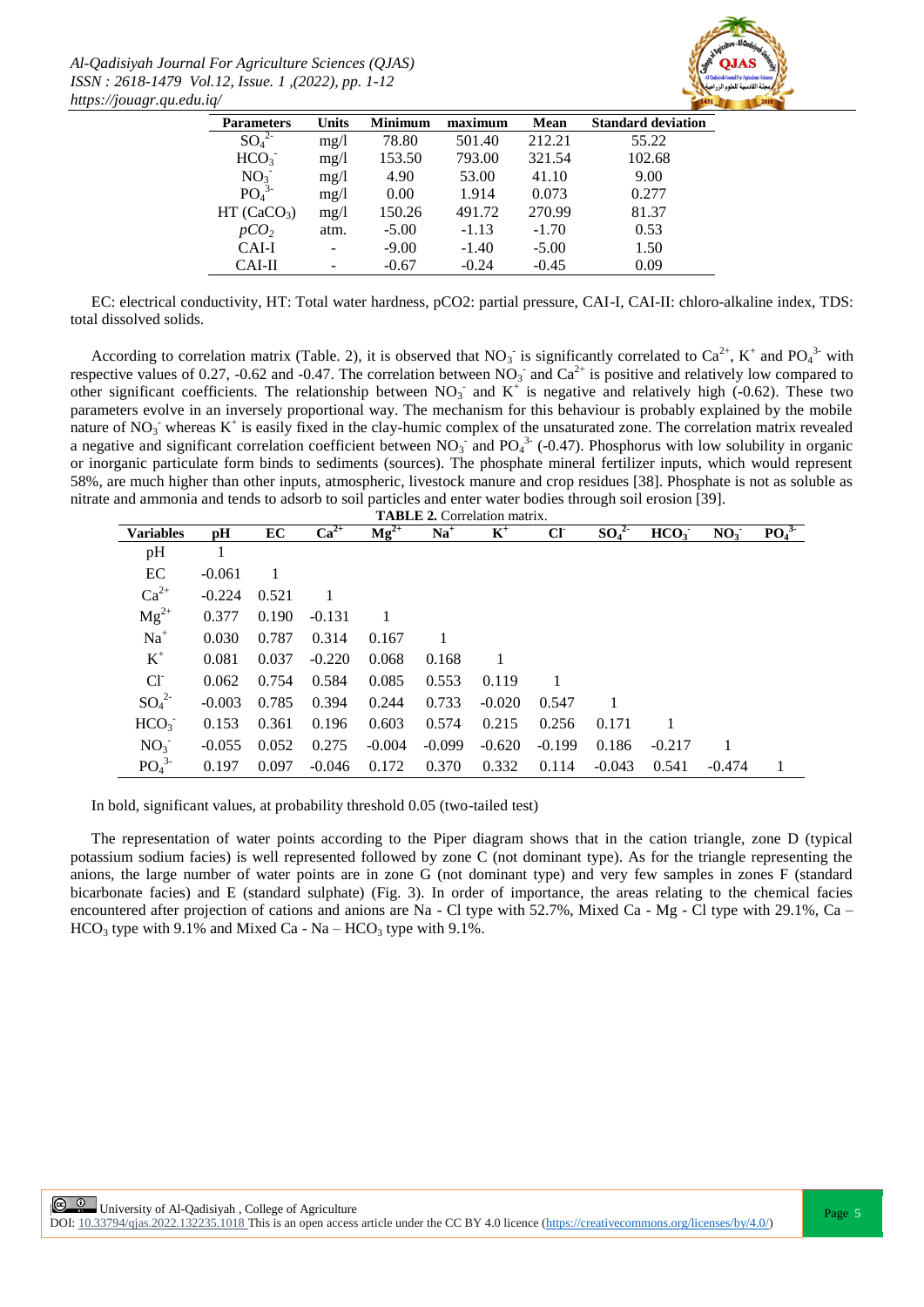

**FIGURE 3**. Groundwater facies according to the Piper diagram.

The chloro-alkaline indices (CAI-I and CAI-II) obtained in this study indicate all negative values. The minimum and maximum CAI-I and CAI-II data range from negative values and -1.40 and -0.67 and -0.24 respectively. The average values are  $-5.00 \pm 1.5$  for CAI-I and  $-0.45 \pm 0.09$  for CAI-II. In all indices, the values are below zero (table 1). These results underline that in the alluvial aquifer, cationic exchanges are carried out according to a single and unique reaction which consists in exchanging the Ca<sup>2+</sup> and Mg<sup>2+</sup> of the waters for the Na<sup>+</sup> and K<sup>+</sup> of the aquifer rock. As a result, groundwater is enriched with  $Na<sup>+</sup>$ ,  $K<sup>+</sup>$ . The SI obtained show overall a single type of mineral that differs from the zero value (Fig. 4) On closer examination, we notice that carbonate minerals (calcite, dolomite and aragonite) are relatively close to the reference value (0) compared to other so-called evaporite minerals.



**FIGURE 4.** Groundwater saturation index .

The SI values of evaporite minerals show that anhydrite, gypsum and halite vary respectively between -2.23 and -1.33, between -2.01 and -1.11 and between -7.62 and -6.33 with respective averages of -1.71, -1.49 and -6.99 (Table. 3). These results clearly show that the groundwater of the Mitidja is in a state of under-saturation with respect to these minerals and therefore the possibilities of dissolution will be increased. On the other hand, carbonate minerals show that the IS of calcite, aragonite and dolomite range between -0.77 and 1.89, between -0.91 and 1.74 and between -2.32 and 4.39 with respective averages of -0.17; -0.31 and -0.39. These results suggest that these minerals are slightly under saturation for the majority of water points except for a few samples that indicate a tendency towards saturation. As a result, groundwater can still dissolve carbonate minerals and thus increase water mineralization.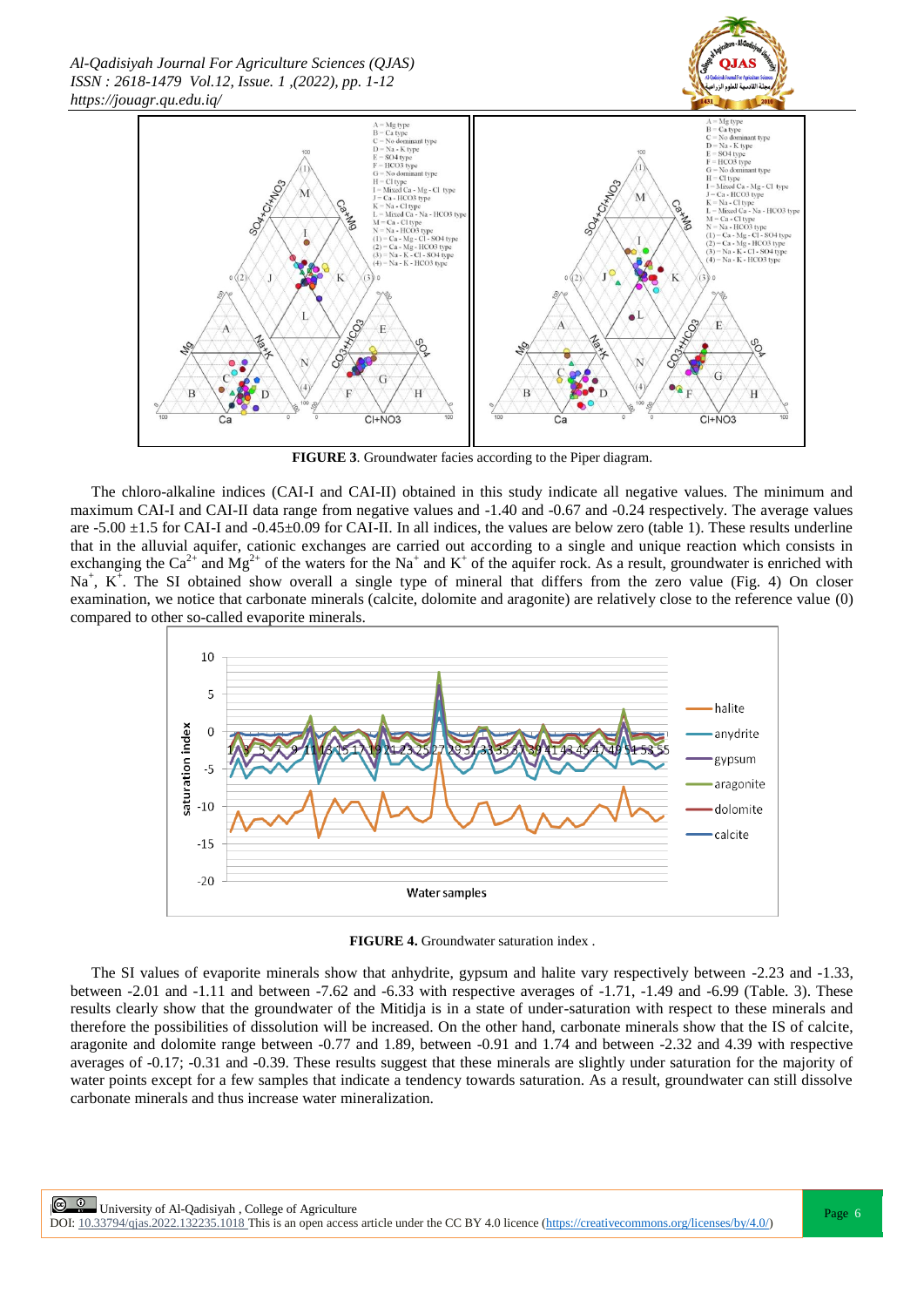

| <b>TABLE 3.</b> Values of groundwater saturation indices. |          |                  |                 |         |           |               |  |  |  |
|-----------------------------------------------------------|----------|------------------|-----------------|---------|-----------|---------------|--|--|--|
|                                                           | SТ<br>SI |                  | SI<br>SI        |         | SІ        | SІ            |  |  |  |
|                                                           | Calcite  | <b>Aragonite</b> | <b>Dolomite</b> | Gypsum  | Anhydrite | <b>Halite</b> |  |  |  |
| Minimum value                                             | $-0.77$  | $-0.91$          | $-2.32$         | $-2.01$ | $-2.23$   | $-7.61$       |  |  |  |
| Maximum value                                             | 1.89     | 1.74             | 4.39            | $-1.11$ | $-1.33$   | $-6.33$       |  |  |  |
| Mean                                                      | $-0.17$  | $-0.31$          | $-0.39$         | $-1.49$ | $-1, 71$  | $-6.99$       |  |  |  |
| Standard deviation                                        | 0.41     | 0.41             | 1.01            | 017     | 017       | 0.24          |  |  |  |

The representation of the results of analyses of the water analysed according to the Gibbs diagram (Fig. 5) shows that only one major phenomenon is found in the evolution of the geochemical processes of the groundwater in the study area. Indeed, the points highlight the influence of rock weathering. From the diagram, we can see that the phenomenon of rock alteration is responsible for the current water chemistry. The alluvial plain and the Astian sandstones in hydraulic communication, are sedimentary rocks, easily degradable and altering in particular the clays. In addition, the relatively flat relief and high temperatures are parameters that favour the degradation of rocks by chemical means, particularly the exchange of bases. We also highlight the human action that through agricultural practices and domestic discharges in the absence of sanitation networks, in some places, contribute to the modification of groundwater chemistry. The results of the Gibbs diagram highlighted the importance of aquifer rock in geochemical groundwater processes. In order to better identify these mechanisms, we refer to some graphs widely used in the literature. A  $\text{Na}^+$  / Cl ratio approximately equal to one is generally attributed to the dissolution of halite, while a ratio greater than one indicates that sodium is released by silicate alteration [40].



**FIGURE 5.** Gibbs diagram.

Dissolved ionic elements in groundwater are the product of weathering of rock minerals with a minor contribution from atmospheric precipitation and human activities. The contribution of atmospheric sources to dissolved salts in water bodies can be assessed by considering rainwater chemistry or by taking the ratios of elements to Cl [41]. The average ratios Na<sup>+</sup>/Cl and K<sup>+</sup> / Cl<sup>-</sup> of the eastern Mitidja alluvial groundwater are 6.54 and 0.07 respectively. These ratios are higher than marine aerosols (Na<sup>+</sup>/Cl<sup>-</sup> = 0.85 and K<sup>+</sup>/Cl<sup>-</sup> = 0.0176) [43]. These results suggest that the contribution of atmospheric precipitations is limited in the region. The engine of chemical contribution is the one governed by the interaction of water with rock. This observation is confirmed by the Gibbs diagram (Fig.5).

### **Geochemical Processes Between Water and Solid Matrix**

The results of the Gibbs diagram highlighted the importance of aquifer rock in geochemical groundwater processes. In order to better identify these mechanisms, we refer to some graphs widely used in the literature.

A Na<sup>+</sup> / Cl<sup>-</sup> ratio approximately equal to one is generally attributed to the dissolution of halite, while a ratio greater than one indicates that sodium is released by silicate alteration [42]. Figure 6, illustrates the relationship between Na<sup>+</sup> and Cl, the line represents the dilution line of seawater. The water samples show a clear enrichment in  $Na^+$ . As the water points are far from the seawater dilution line, we claim that the effect of the known salt bevel in the region did not affect the groundwater in the study area. These results corroborate the chloro alkaline indices that showed the passage of Na<sup>+</sup> and  $K^+$  from the aquifer matrix to groundwater in exchange for  $Ca^{2+}$  and  $Mg^{2+}$ . Na ions would come from cationic exchanges, alteration of silicate minerals and probably pollution. The relationship between  $Na<sup>+</sup>$  and Cl, the line represents the dilution line of seawater. The water samples show a clear enrichment in Na<sup>+</sup>. As the water points are far from the seawater dilution line, we claim that the effect of the known salt bevel in the region did not affect the groundwater in the study area. These results corroborate the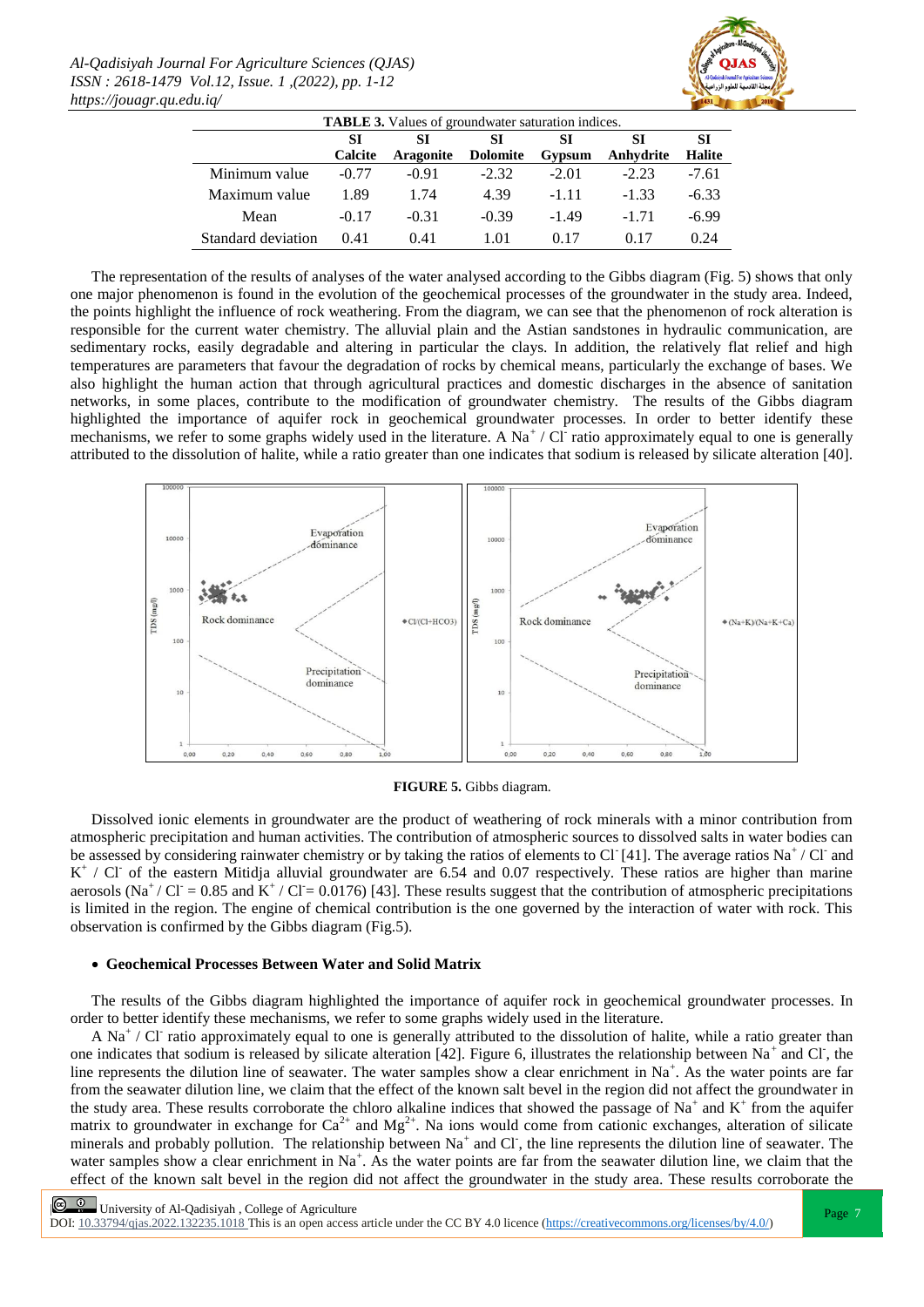

chloro alkaline indices that showed the passage of Na<sup>+</sup> and K<sup>+</sup> from the aquifer matrix to groundwater in exchange for Ca<sup>2+</sup> and  $Mg^{2+}$ . Na ions would come from cationic exchanges, alteration of silicate minerals and probably pollution.

The representation of the water points studied according to the graphical  $(Ca^{2+}+Mg^{2+})$  versus  $(SO<sub>4</sub><sup>2+</sup>+HCO<sub>3</sub>)$  (fig. 9) highlights perfectly the positions with respect to the equiline line (1:1). Indeed, all the points are well below this reference line. Virtually no sample is aligned to the right or above it. The dominance of  $SO_4^2+HCO_3$  over  $Ca^{2+}+Mg^{2+}$  is an indicator of silicate alteration. These graphical representations suggest that the main source of  $Ca^{2+}$ ,  $Mg^{2+}$ ,  $SO_4^{2-}$  and  $HCO_3^-$  in groundwater is away from the dissolution of carbonate (calcite, dolomite) and sulphate (gypsum, anhydrite) minerals but governed by silicate minerals.

The continuous supply of fertilizers to irrigated crops necessarily results in a source of  $NO_3^-$  which feeds the groundwater through soil leaching. This migration of  $NO_3^-$  to the aquifer can be facilitated by stormy rainfall events. Considering the average Cl/NO<sub>3</sub> ratio of 4.9 of river water, the majority of water points in the study area have Cl/NO<sub>3</sub><4.9 values meaning ineffective denitrification because  $NO_3^-$  accumulates in wells. Only four water points have ratio values above the reference showing effective denitrification in  $NO<sub>3</sub>$  reduction.

The results of the Gibbs diagram highlighted the importance of aquifer rock in geochemical groundwater processes. In order to better identify these mechanisms, we refer to some graphs widely used in the literature.

A Na<sup>+</sup> / Cl<sup>-</sup> ratio approximately equal to one is generally attributed to the dissolution of halite, while a ratio greater than one indicates that sodium is released by silicate alteration.

The projection of the points underlines that the majority of the samples (Fig. 7 and Fig. 8) are located mainly in the silicate-altering zone. The alteration process of silicate minerals (feldspar), is accompanied by high concentrations of HCO<sub>3</sub> [43].



**FIGURE 6.** CI versus Na<sup>+</sup>

**FIGURE 7.**  $Mg^{2+}/Na^{+}$  versus  $Ca^{2+}/Na^{+}$ 





**FIGURE 9.**  $(Ca^{2+}+Mg^{2+})$  versus  $(SO_4^{2+}+HCO_3^-)$ 

The relatively high amounts of Na<sup>+</sup> and HCO<sub>3</sub> can be explained by the presence of CO<sub>2</sub> in groundwater. We have already pointed out that almost all the samples studied have higher  $pCO<sub>2</sub>$  values than the atmospheric  $pCO<sub>2</sub>$ . The plot of the pH versus log pCO<sub>2</sub> graph (fig. 10) shows that the pCO<sub>2</sub> values are negatively correlated with those of the pH. CO<sub>2</sub> partial pressure values decrease with increasing pH values [46]. This situation may be related to an aquifer where the residence time of the waters is relatively long. It is likely that the chemical reactions affecting the feldspar of the sandstone formations of the Astian are largely responsible for this chemical composition. The chemical reaction affecting feldspar is indicated by the relationship (4):

**E University of Al-Qadisiyah**, College of Agriculture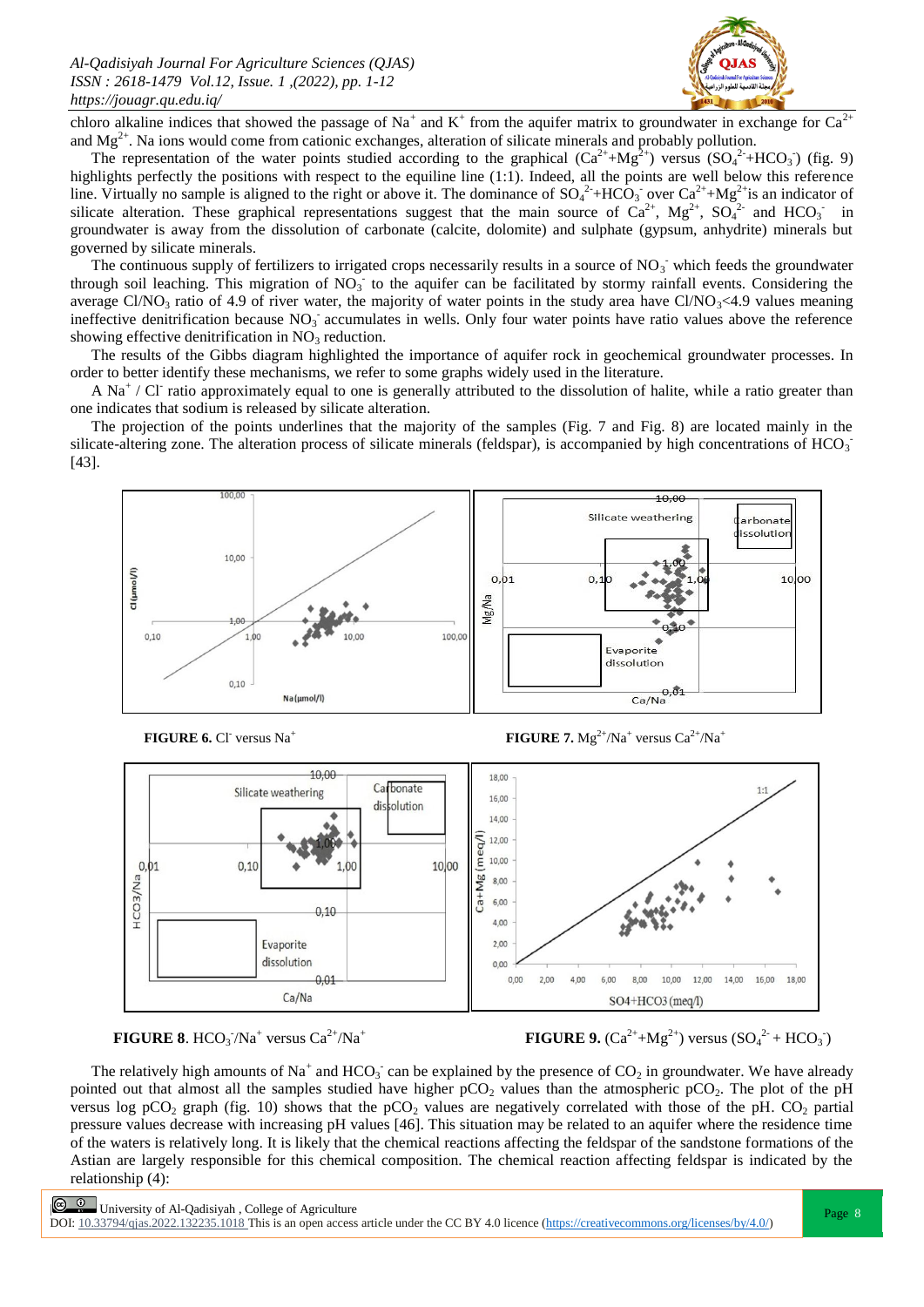*Al-Qadisiyah Journal For Agriculture Sciences (QJAS) ISSN : 2618-1479 Vol.12, Issue. 1 ,(2022), pp. 1-12 https://jouagr.qu.edu.iq/*



**FIGURE 10.** Relationship between pH and  $log (pCO<sub>2</sub>)$ .

#### **Nitrate Contamination**

Agricultural activity often leads to deterioration in water quality caused by the massive use of fertilizers, pesticides and various chemicals. In comparison with the results, the minimum and maximum values of  $NO<sub>3</sub>$  are 4.9 mg/l and 53 mg/l respectively. The arithmetic mean of the 55 samples is 48.1 mg/l  $\pm$  9 mg/l. The different values of the quartiles (1st, median, 3rd) are 40.2 mg/l, 42.9mg/l and 45.5mg/l. These results indicate a trend towards large values (Fig. 11) with a more or less homogeneous distribution. When comparing with the 50 mg/l standard recommended by the WHO for drinking water. Compared to the limit of 20 mg/l, considered as a low value, 3 water points (5.4%) have a lower value. On the other hand, 50 samples (91%) have  $NO_3^-$  contents ranging from 20 mg/l to 50 mg/l. Compared to the "human affected value" of 13 mg/l, about 95% of the points are contaminated. From these results, we can expect a general increase in  $NO<sub>3</sub>$  levels, exceeding the standard of 50 mg/l, in groundwater, if measures are not taken in time to reduce this contamination.



**FIGURE 11.** Distribution of  $NO<sub>3</sub>$  in groundwater.

The nitrate concentration map (Fig. 12) shows values of  $NO<sub>3</sub>$  exceeding 42 mg/l. Within this band, we observe well defined zonalities where  $NO_3^-$  concentrations are 44 mg/l or even higher. These localities are probably contaminated, not only by nitrogen fertilizers but also by domestic discharges because they are located near urban areas. Moreover, it is known that urban agriculture is often the cause of nitrogen pollution of groundwater from wastewater and solid waste discharges [44]. The rest of the study area is relatively less affected but nitrate levels remain well above the value of 40 mg/l, which is close to the 50 mg/l standard. These relatively high nitrate levels in groundwater are the result of the migration of these particles from fertilizer use to the groundwater table, due to rainwater leaching, especially with bare soils between crops [45]. The isovalent curves of NO<sub>3</sub> contents are more or less closed in shape, indicating a rather localized or even punctual pollution. The curves do not correspond to the piezometry where the latter shows a flow towards the sea.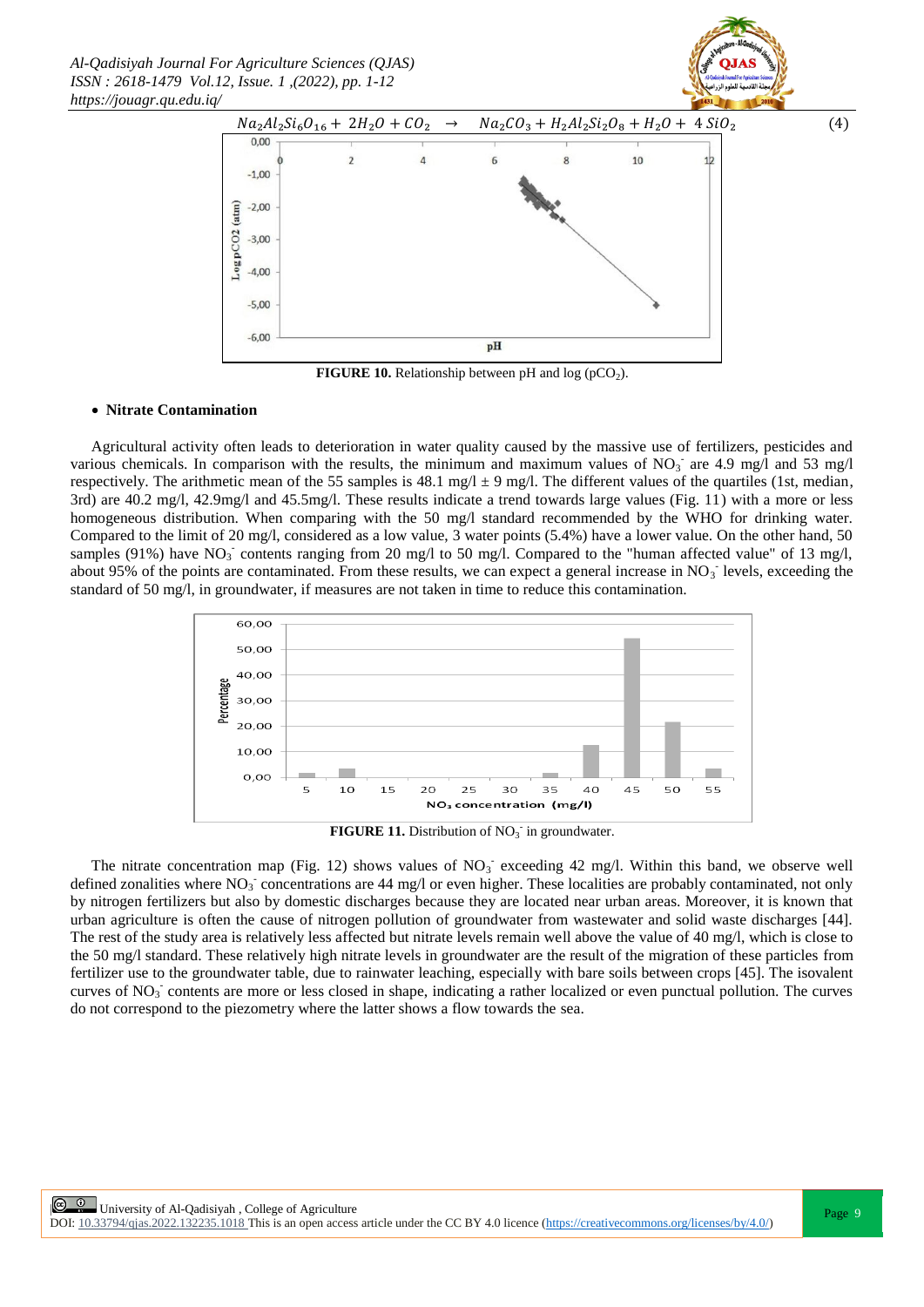



**FIGURE 12.** Spatial mapping of  $NO<sub>3</sub>$  concentrations (mg/l).

### **CONCLUSIONS**

The geochemical study of groundwater in the alluvial aquifer of the eastern Mitidja revealed fresh to mineralized waters with a relatively neutral pH. The waters are hard with dominant chemical facies of Na - Cl type (52.7%) and Mixed Ca - Mg -Cl type (29.1%). The hydrogeological system is open and exchanges take place between the soil and the aquifer. Chloroalkaline indices indicate that the analyzed waters exchange  $Ca^{2+}$  and  $Mg^{2+}$  for Na<sup>+</sup> and K<sup>+</sup> from the aquifer rock. This result probably explains the dominance of the Na - Cl facies. Saturation indices suggest that, except for a few water points, carbonate minerals are in a slightly saturated situation while evaporite minerals are in saturation. As a result, waters can become more mineralized. The major geochemical process of groundwater, identified by the Gibbs diagram, is that related to rock weathering. The graphs and reports used showed that the majority of ions come from the alteration of silicate minerals present in the two communicating aquifers. The study of groundwater pollution by nitrates revealed the presence of concentrations with an abnormal tendency because the average is 48 mg/l.  $NO_3$  contents between 20 mg/l and 50 mg/l represent 91% of the sampled points. With reference to the "human affected value", 95% of the water analysed is contaminated. The correlation matrix showed that  $NO<sub>3</sub>$  is significantly correlated with Ca, K and  $PO<sub>4</sub>$  in relation to fertilizers applied to crops. The hydro chemical dynamics between  $NO<sub>3</sub>$  on the one hand and K and  $PO<sub>4</sub>$  on the other is the opposite. The mapping of  $NO<sub>3</sub>$  concentrations has located the areas affected by the pollution. These are well defined, discontinuous and elongated bands in a generally north-south direction. Their location in urban areas and field surveys suggest that contamination by domestic discharges cannot be ruled out. With reference to the Cl/NO<sub>3</sub> ratio, denitrification is ineffective because  $NO<sub>3</sub>$  accumulates in wells. In order to reduce this pollution, raising farmers' awareness of water degradation from inputs is an urgent priority.

### **ACKNOWLEDGMENTS**

The authors thank infinitely Mr. Saibi Hakim from United Arab Emirates University (UAEU) and appreciate his covenant for having scientific support for this paper. This research was supported by the grant of Higher National Agronomic School (ENSA), the chemistry laboratory of University of Science and Technology Houari Boumediene (USTHB) and the National Institute for Agronomic Research, Algeria (INRAA).

### **REFERENCES**

- [1] Semar, A., Hartani, T., & Bachir, H. (2019). Soil and water salinity evaluation in new agriculture land under arid climate, the case of the Hassi Miloud area, Algeria. *Euro-Mediterranean Journal for Environmental Integration*, *4*(1), 1-14.
- [2] Semar, A., Bachir, H., & Bourafai, S. (2021). Hydrochemical characteristics of aquifers and their predicted impact on soil properties in Biskra region, Algeria. *Egyptian Journal of Agricultural Research*, *99,* (2), 205-220.
- [3] Brahim, F. B., Boughariou, E., & Bouri, S. (2021). Multicriteria-analysis of deep groundwater quality using WQI and fuzzy logic tool in GIS: A case study of Kebilli region, SW Tunisia. Journal of African Earth Sciences, 180, 104224.
- [3] Moya, C. E., Raiber, M., Taulis, M., Taulis, M., and Cox, M.E. (2015). Hydrochemical evolution and groundwater flow processes in the Galilee and Eromanga basins, Great Artesian Basin, Australia: A multivariate statistical approach. Total environnement science. Volume 508, 411-426.

C <sup>Q</sup> University of Al-Qadisiyah , College of Agriculture Page 10 DOI:  $10.33794/q$ jas.2022.132235.1018 This is an open access article under the CC BY 4.0 licence (https://creativecommons.org/licenses/by/4.0/)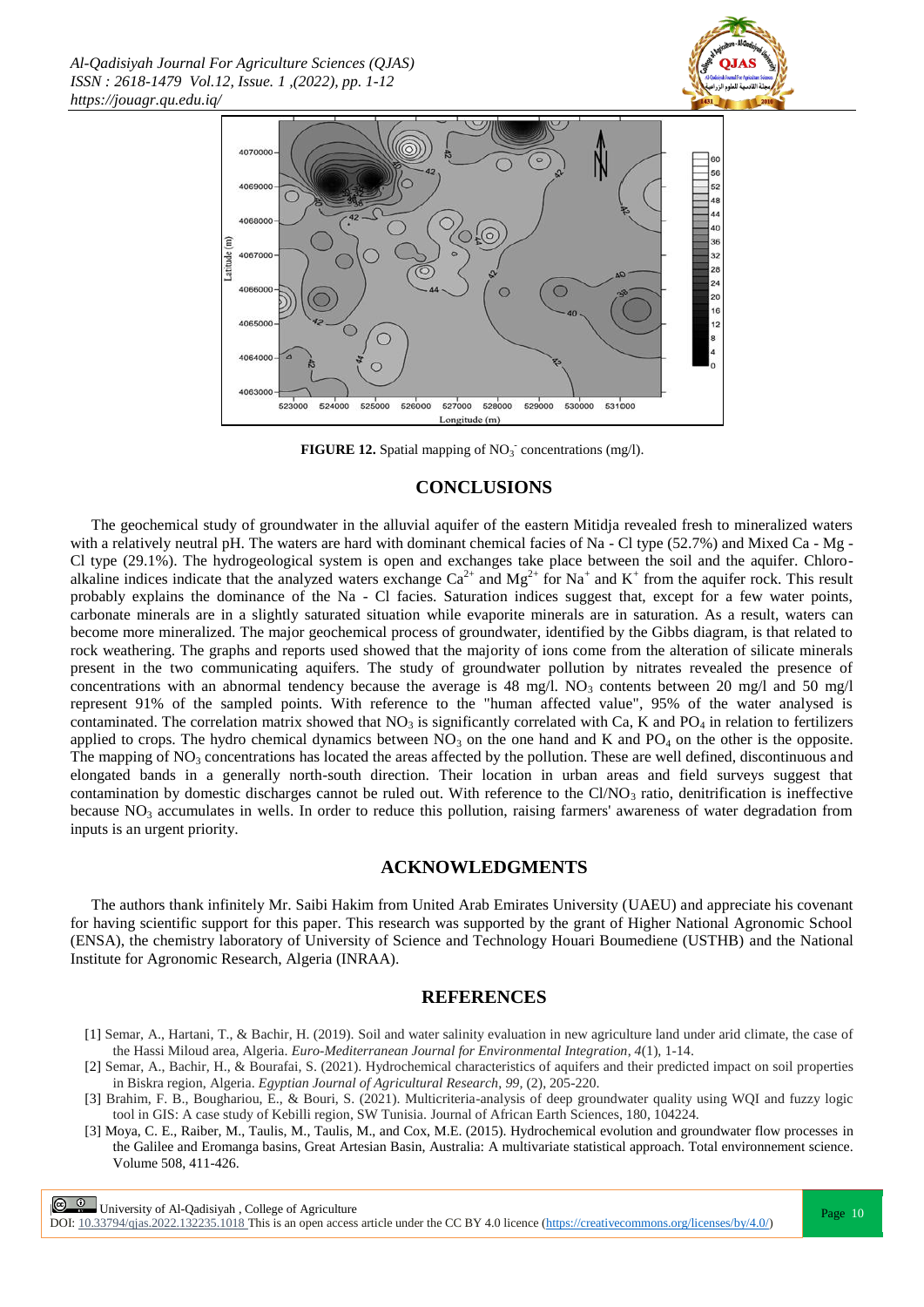

- [4] Villegas, P., Paredes, V., Betancur T. and Ribeiro L. (2013). Assessing the hydrochemistry of the Urabá Aquifer, Colombia by principal component analysis. Journal of Geochemical Exploration, 134, 120-129.
- [5] Ravikumar P., R. K. Somashekar R. K., and Mhasizonuo A. (2011). Hydrochemistry and evaluation of groundwater suitability for irrigation and drinking in the the Markandeya river basin, Belgaum District, Karnataka State, India. Environmental Monitorig and assessment, Volume 173, 1, 459-487.
- [6] Prasanna, M.V., Chidambaram, S., Senthil, Kumar, G., Ramanathan, A.L. and Nainwal, H.C. (2010). Hydrogeochemical Assessment of Groundwater in Neyveli Basin, Cuddalore District, South India. Arabian Journal of Geosciences. 4, 1-2, 319-330.
- [7] Psychoyou, M., Mimides, T., Rizos, S., and Sgoubopoulou, A. (2007). Groundwater hydrochemistry at Balkan coastal plains, the case of Marathon of Attica, Greece. Dessalement, 213, 230-237.
- [8] Subyani, A.M. (2005). Hydrochemical identification and salinity problem of ground water in Wadi Yalamlam basin, Western Saudi Arabia. Journal of Arid Environments 60. 53-66.
- [9] Wick, K., Heumesser, C., and Schmid, E. (2012). Groundwater nitrate contamination: factors and indicators. Journal of environmental management, 111, 178-186.
- [10] Rivett, M. O., Buss, S. R., Morgan, P., Smith, J. W., and Bemment, C. D. (2008). Nitrate attenuation in groundwater: a review of biogeochemical controlling processes. Water research, 42, 16, 4215-4232.
- [11] Mahvi, A. H., Nouri, J., Babaei, A. A., & Nabizadeh, R. (2005). Agricultural activities impact on groundwater nitrate pollution. International Journal of Environmental Science & Technology, *2,* 1, 41-47.
- [12] Maynard, D. N., Barker, A. V., Minotti, P. L., & Peck, N. H. (1976). Nitrate accumulation in vegetables. *Advances in Agronomy*, *28*, 71-118.
- [13] Meddi, M., Boufekane, A., & Meddi, H. (2015). *Recharge artificielle de la nappe de la Mitidja*. Éditions universitaires européennes.
- [14] Trigo, R., Xoplaki, E., Zorita, E., Luterbacher, J., Krichak, S. Alpert, P., Jacobeit, J., Sáenz, J., Fernández, J, González-Rouco, F., Garcia-Herrera, R., Rodo, X., Brunetti, M., Nanni, T., Maugeri, M., Türke, M., Gimeno, L., Ribera, P., Brunet, M., Trigo, I., Crepon, M., Mariotti, A. (2006). Relations between variability in the Mediterranean region and mid-latitude variability.Developments in Earth and Environmental Sciences, 4,179-226.
- [15] Hartani, T., Imache, A., Kuper, M., & Bouarfa, S. (2011). La Mitidja vingt ans après : Réalités agricoles aux portes d'Alger. Editions Quae, p 290.
- [16] Lagoun, A.M., Bouzid-Lagha, S., Bendjaballah-Lalaoui N., Saibi, H., (2021). Geographic information system–based approach and statistical modeling for assessing nitrate distribution in the Mitidja aquifer, Northern Algeria. Environmental Monitoring and Assessment, 10, P 193(10).
- [17] Zamiche S, Hamaidi-Chergui F, Demiai A.Pollution of the quaternary aquifer of mitidja (Algeria) by nitrates: origins and impacts on the quality of water for human consumption. J. Fundam. Appl. Sci., 2018, 10(1), 113-131
- [18] Saida, S, Tarik H, Abdellah A, Farid H, Hakim B. (2017). Assessment of Groundwater Vulnerability to Nitrate Based on the Optimised DRASTIC Models in the GIS Environment (Case of Sidi Rached Basin, Algeria). *Geosciences*. 7(2): 20.
- [19] Mimouni, O., Cheikh Lounis, G., Kabouche, S., & Menceur, H. (2015). Vulnerability to pollution of mitidja palin alluvial aquifer (Algiers-Algeria). *Int. J. Enhanced Res. Sci. Technol. Engineering*, 137-143.
- [20] Khous, D., Ait-amar, H., Belaidi, M. and Chorfi H. (2019). Geochemical and isotopic assessment of the groundwater quality in the alluvial aquifer of the Eastern Mitidja plain. Water ressources. 46,443.
- [21] Glangeaud, L., Aymé, A., Caire, A., Mattauer, M., & Muraour, P. (1952). Geological history of the province of Algiers. XIX cong. Geol. Inter. Monogr. Algeria Region, 1st series, (25).
- [22] Meghraoui M. (1991). System of blind reversed faults associated with the Chenoua Mont Tipasa earthquake of October 29, 1989 (Center-North Algeria).Terra Nova, 3, 84-93.
- [23] Boudiaf, A. (1996). Etude sismotectonique de la région d'Alger et de la Kabylie (Algérie): utilisation des modèles numériques de terrains (MNT) et de la télédétection pour la reconnaissance des structures tectoniques actives: contribution à l'évaluation de l'aléa sismique (Doctoral dissertation, Montpellier 2).
- [24] Sekkal, R. (1986). Hydrologie de la nappe de la Mitidja (Algérie): étude hydrodynamique des champs captants de la ville d'Alger (Doctoral dissertation, Université Scientifique et Médicale de Grenoble).
- [25] Queney P. (1937). Le régime pluviométrique de l'Algérie et son évolutiondepuis 1850. Météorologie 427-440
- [26] Queney, P. (1943) .Les fronts atmosphériques permanents et leurs pertur-bations. (Travaux de l'Institut de Météorologie, fasc. 3. Alger. 1-6
- [27] Rodier J., 2009. Analysis of water, 9th edition. Dunod, Paris, 1526.
- [28] Domenico, P. A., and Schwartz, F. W. (1998). Physical and chemical hydrogeology (Vol. 506). New York: Wiley.
- [29] Simler, R. (2007) Diagrammes. Laboratoire d'hydrogéologie. Université d'Avignon, Logiciel d'hydrochimie multilangage
- en distribution libre. France
- [30] Appelo, C.A.J. and Postma, D. (1999). Chemical analysis of groundwater, Geochemistry, groundwater and pollution. Rotterdam, Balkema.
- [31] Drever, J.I. (1997) The geochemistry of natural waters. Prentice-Hall, Englewood Cliffs, 436.
- [32] Schoeller, (1965). Qualitative Evaluation of Groundwater Resources. In Methods and Techniques of Groundwater Investigations and Developments. UNESCO
- [33] Gibbs, R. J. (1970). Mechanisms Controlling World's Water Chemistry. Science, 170, 3962, 1088- 1090.
- [34] Burkart, M.R, Kolpin, D.W. (1993). Hydrologic and land use factors associated with herbicides and nitrates in near-surface aquifers. Journal of Environmental Quality, 22, 646-656.
- [35] Majumder, R.K., Hasnat, M.A., Hossain, S., Ikeue, K., and Machida, M. (2008). An exploration of nitrate concentrations in groundwater aquifers of central-west region of Bangladesh. Journal of Hazardous Materials, 159, 536-543

**Page 11**<br>Page 11 | University of Al-Qadisiyah , College of Agriculture<br>
Page 11